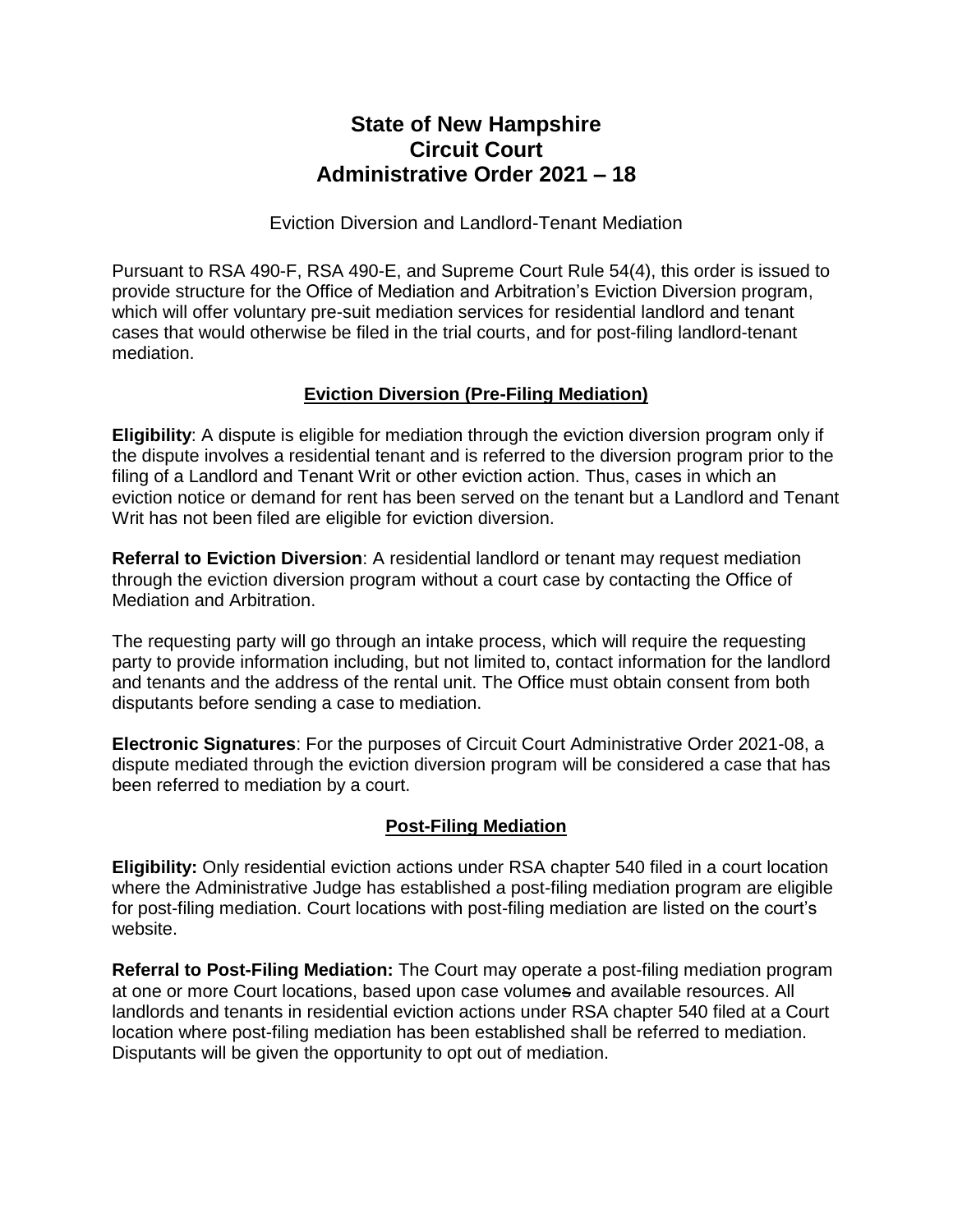## **Procedures Applicable to Eviction Diversion and Post-Filing Mediation**

**Definitions:** For the purpose of this administrative order, the following definitions apply.

- 1. Mediation. Mediation is a confidential process in which a mediator facilitates settlement discussions between disputants. Mediation is based upon principles of communication, negotiation, facilitation and problem solving that emphasizes:
	- (a) The needs and interest of the parties
	- (b) Fairness
	- (c) Procedural flexibility
	- (d) Privacy and confidentiality
- 2. Mediator. The role of the mediator includes but is not limited to assisting the disputants in identifying issues, reducing obstacles to communication, and providing the disputants an opportunity for each to be heard in a dignified and thoughtful manner. The mediator's focus will be on encouraging and supporting the disputants' presentations to and reception from one another allowing them to find a resolution that is appropriate.
- 3. Disputants. A disputant is any residential landlord, landlord's authorized agent, or tenant involved in a dispute about which one or both parties has requested mediation from the Office of Mediation and Arbitration, or are part of a case that has been referred to mediation by the court, and their attorneys.
- 4. Other Participant: Any person other than a disputant who has an interest in the dispute subject to mediation, such as a family members supporting a disputant or a person involved in the dispute who is neither the landlord nor the tenant. Other participants may attend the mediation only by mutual consent of the disputants to the mediation.

**Self-Determination**: Mediation is based on the principle of self-determination by the disputants. The mediation process relies upon the ability of disputants to make their own voluntary and informed decisions. Disputants must have the opportunity to choose whether or not they will choose to attend mediation. The mediator has no authority to make a decision or impose a settlement upon the disputants. Any settlement is entirely voluntary. In the absence of settlement, the disputants lose none of their rights to a resolution of their dispute through litigation.

A mediator shall not coerce or unfairly influence a disputant into a settlement agreement and shall not make a substantive decision for any participant in a mediation process. A mediator shall not intentionally or knowingly misrepresent material facts or circumstances in the course of conducting mediation.

**Impartiality**: The mediator shall conduct a mediation in an impartial manner and avoid conduct that gives the appearance of partiality. Impartiality means freedom from favoritism, bias, or prejudice. A mediator shall withdraw from mediation if the mediator believes that the mediator can no longer be impartial. A mediator shall not give or accept a gift, request,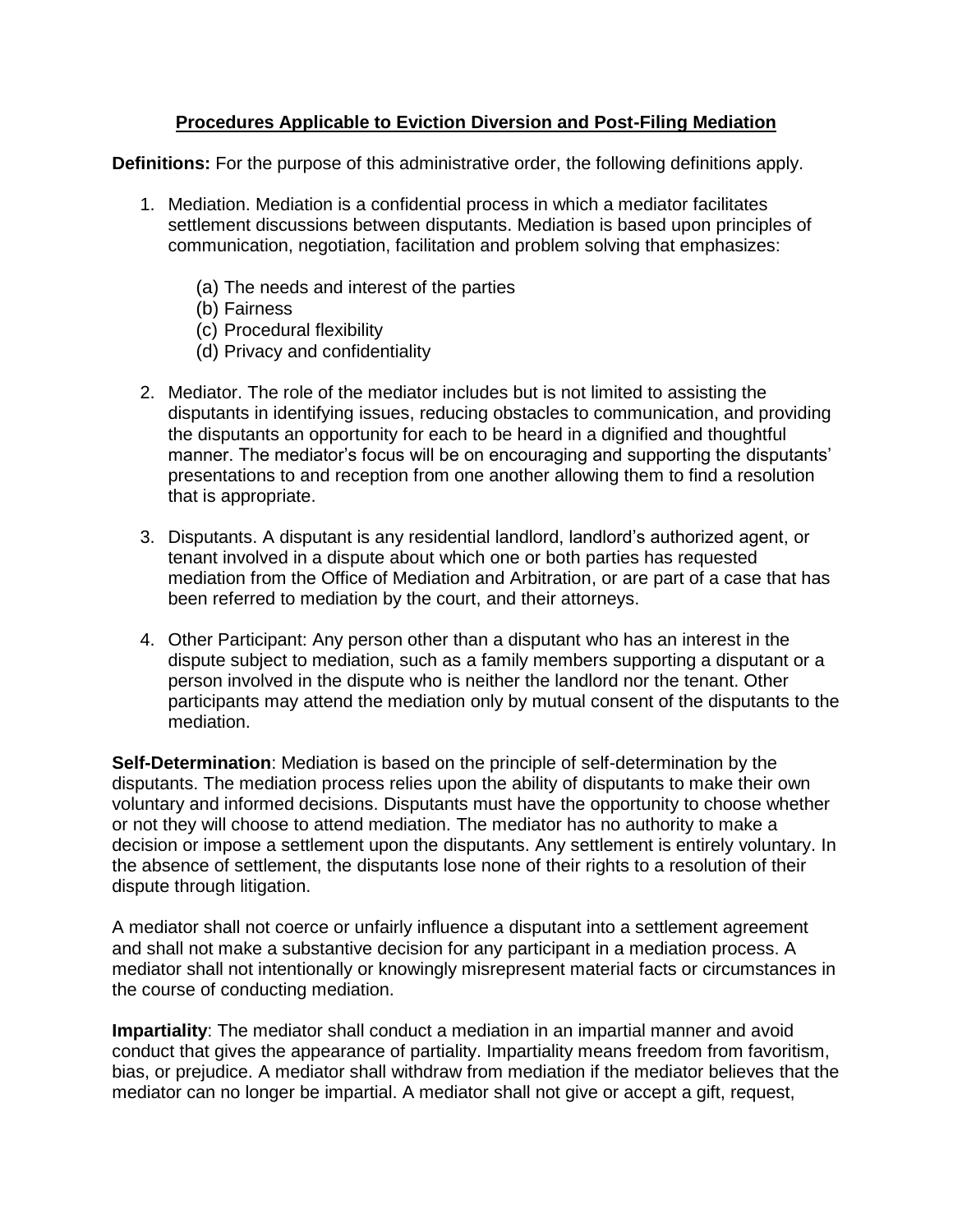favor, loan, or any other item of value to or from a disputant, attorney, or any other person involved and arising from the mediation process.

**Conflicts of Interest**: The mediator shall disclose any circumstances likely to create a conflict of interest or the appearance of conflict of interest, or a reasonable inference of bias or other matter that may prevent the process from proceeding as scheduled. The burden of disclosure rests on the mediator. After appropriate disclosure, the mediator may serve if all disputants so desire. If the mediator believes or perceives that there is a clear conflict of interest, he or she should withdraw, irrespective of the expressed desires of the disputants.

**Confidentiality**: A mediator shall preserve and maintain the confidentiality of all mediation proceedings. Any communications made during the mediation is confidential. All memoranda, work products, or materials created in service of the mediation process are confidential. Materials used for research, training, or statistical compilations shall be rendered anonymous. Confidential materials and communications are not subject to disclosure in any judicial or administrative proceedings except for any of the following:

- (a) Where the parties to the mediation agree in writing to waive the confidentiality.
- (b) When a subsequent action for damages between the mediator and a disputant to the mediation arises out of the mediation.
- (c) Where there are threats of imminent violence to self or others.
- (d) Where reporting is required by state law.

**Inadmissibility of mediation proceeding**: All mediation proceedings constitute compromise negotiations within the meaning of New Hampshire Rule of Evidence 408.

With the exception of any settlement agreement reached during mediation, statements made and documents prepared by a disputant, attorney, or other participant in mediation shall be privileged and shall not be disclosed to any Court or construed for any purpose as an admission against interest.

Evidence that would otherwise be admissible at trial shall not be rendered inadmissible as a result of its use in a mediation proceeding under this rule.

A mediator shall not be called as a witness in any subsequent proceeding relating to the disputants' negotiation and participation except:

- (a) Where the disputants to the mediation agree in writing to waive the confidentiality.
- (b) When a subsequent action for damages between the mediator and a party to the mediation arises out of the mediation.
- (c) Where there are threats of imminent violence to self or others.
- (d) Where reporting is required by state law.

**Professional Advice**: A mediator shall only provide information the mediator is qualified by training or experience to provide. While a mediator may point out a possible outcome of the case, under no circumstances may a mediator offer a personal or professional opinion as to how the court in which the case is filed will resolve the dispute. The mediator shall not give